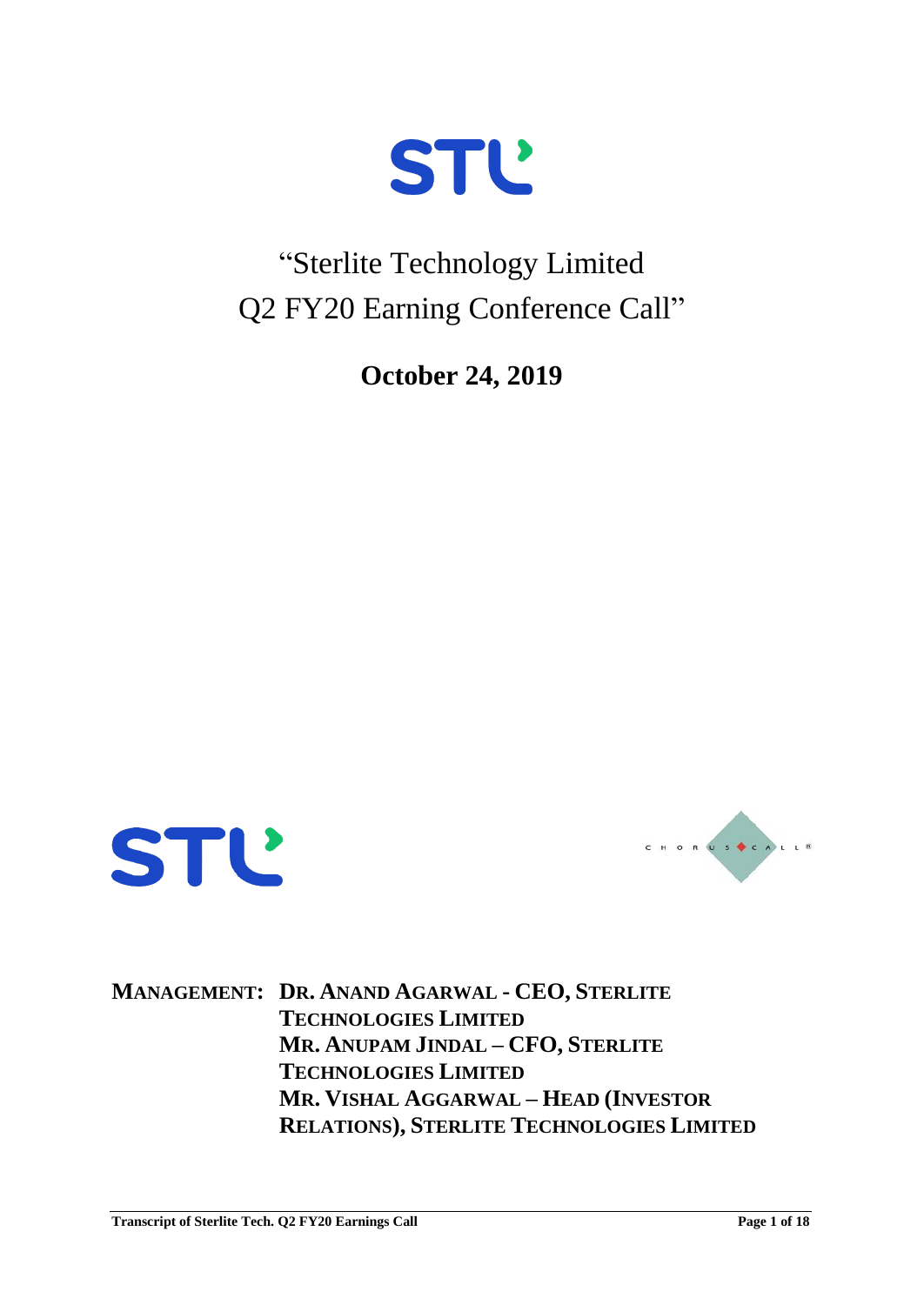

**Moderator:** Ladies and gentlemen, good day and welcome to the Sterlite Technology Limited Q2 FY20 earning conference call. As a reminder, all participant lines will be in the listen-only mode and there will be an opportunity for you to ask questions after the presentation concludes. Should you need assistance during the conference call, please signal the operator by pressing \* then 0 on your touchtone telephone. Please note that this conference is being recorded.

> I would now like to hand the conference over to Mr. Vishal Aggarwal, Head M&A and Investor Relations, Sterlite Technologies. Thank you and over to you, Vishal.

**Vishal Aggarwal:** Good evening, everyone, and thank you for taking the time to join us today for this conference call and review of our business results for the second quarter of FY '20. Joining us today are Dr. Anand Agarwal, CEO; and Anupam Jindal, CFO of STL.

> Let me quickly outline the agenda for today's call. Anand and Anupam will give a brief overview of the company's business performance for the first half of the year and our yearly outlook, followed by a Q&A session.

> We have uploaded the presentation on our website for those who cannot access it live. Before we proceed with this call, I would like to add that some elements of this presentation may be forward-looking in nature and must be viewed in relation to the risks pertaining to our business. The safe harbor clause indicated in our presentation also applies to this conference call. With that, I will turn the call over to Anand.

**Anand Agarwal:** Thank you, Vishal, and good evening, everyone, and thank you for joining us for our Q2 results.

#### **Slide 4:**

Our Q2 results have marked a strong end to a great first half of the year, and we have delivered significant innovation across the entire portfolio. Our teams have executed well through an extremely dynamic environment. We have made an entry into the inside data center space through the IDS acquisition, which we did brief you about a month ago. And we are now focusing our resources and investments into being 5G ready. I will touch upon all of these parameters as we progress with the presentation.

#### **Slide 5:**

So our technology is getting fundamentally aligned to the redefined data architectures and to help our customers manage the complexities of the future through our integrated solutions approach. Let me cover some recent highlights across our portfolio. I will start with the programmable network. So Intellza, which is an AI-powered, big data, next-gen business intelligence solution helps analyze teleco user data to make real-time network and customer targeting decisions. Then is PODS, which is programmable, open, disaggregated software that we have. So these networks have been built by static, large vertically integrated boxes with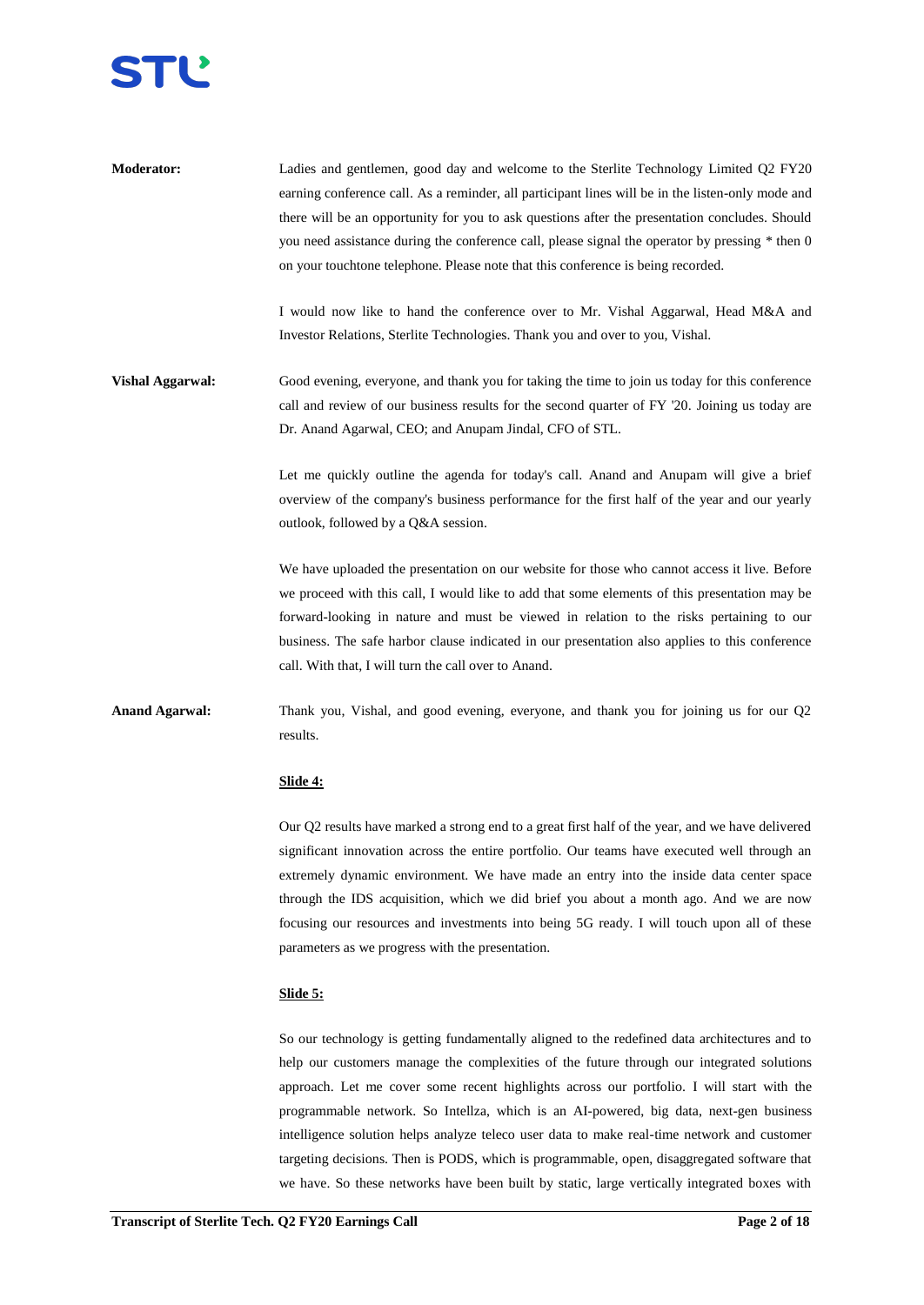

monolithic codes and proprietary interfaces. These have been expensive to procure, maintain and they haven't allowed too much flexibility to launch new services quickly using automation, open and software principles. This aspect of the network, PODS, resolves this by providing specific solutions to different business needs. PODS is Programmable, Open, Disaggregated Solutions developed through a combined network of open community STL own IP and collaboration of global partners.

On the Network Services side, we had 3 launches, Lead 360 degree 2.0, FTTx Mantra and iCore. These culminated into an end-to-end solution that empowers the ESPs to swiftly roll out data networks at massive scale, near-zero response time, great agility as well as and at optimized costs.

Coming to the connectivity solutions, we launched cutting-edge products such as Tru Ribbon and Stellar Fibre. Stellar is one of a kind in the current industry to have a bend insensitive fiber design that has the mode field diameter of the size of a legacy fiber. This feature enables service compatibility with existing networks, which are provisioned with the legacy fiber while bringing in the next-gen advantages of macro bend insensitivity, which makes Stellar Fibre an ideal choice for an existing network's capacity enhancement or new network provisioning for Metro as well as Long Haul or Fibre to the X (FTTx) application.

#### **Slide 6:**

With this, I come to the inroads that we have made into the new customers and geographies. We continue to see strong inroads across the majority of our portfolio. As compared to the previous quarter, we have added 26 new customers organically, due to new inorganically through ideas and entered 2 new countries through our connectivity products. The geographic mix for this quarter has been largely similar to Q1 with international customers accounting for close to 40% of our revenues.

#### **Slide 7:**

Just sort of recalling the IDS acquisition wherein we did this acquisition to acquire new capabilities. We had spoken to you about the IDS acquisition in our last call but as I recap, IDS is a great capability addition to our "inside" data services with access to global hyperscale cloud customers. The integration is progressing very well, and we are starting to see synergy opportunities, which will unfold in the coming few quarters.

#### **Slide 8:**

We also are very excited, and we take pride on seeing our R&D investment and patent count rise every quarter. I'm extremely proud of what our teams have developed and innovated and continue to focus extensively on our preparedness towards 5G for next-gen technology solutions to drive greater impact and success. In that direction, we have accelerated our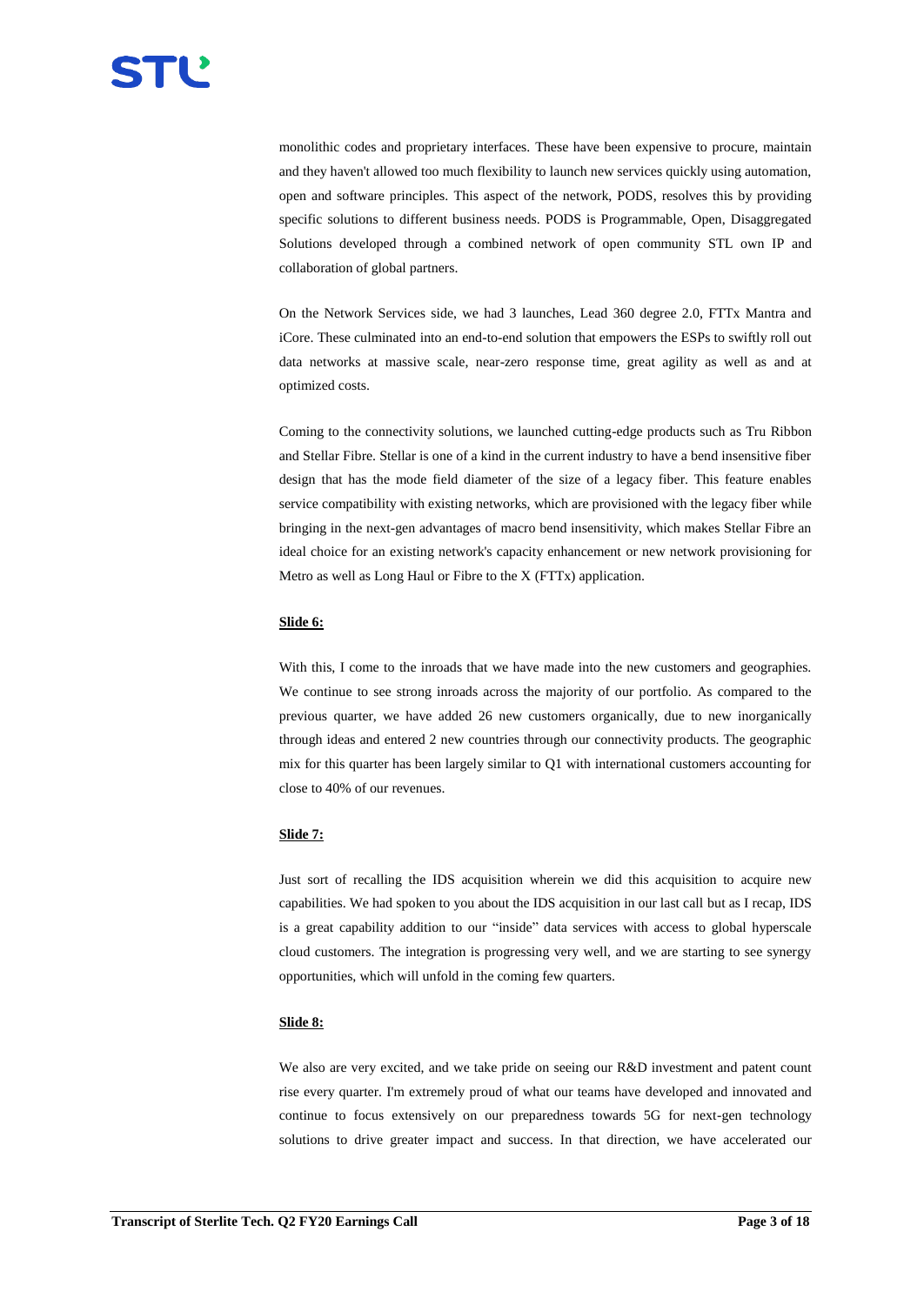investments in R&D in second half of this year towards investment in new solutions offering on programmable network as well as passive connectivity products.

#### **Slide 9:**

And this has resulted in tangible outcomes. We are seeing increased customer traction and have added almost 7,000 crore of additional sales funnel at the end of H1 of FY '20. We are attracting global best-in-class industry experts, which are highlighted here. And it is our constant endeavor to continue to provide growth platform and opportunities for our employees, which is recognized through multiple industry recognitions.

#### **Slide 11:**

Now, talking about the state of the industry and the outlook for the next half as well as beyond that. So far, what we see is our teams have executed well despite the volatility and dynamic business environment that most of you are aware of. What is now clearly coming out looking at global telco CAPEX trend is that 2019 seems to be a sort of year where most telcos are taking a pause in terms of an investment point of view. I think it is more of a deferment and time delay in capex investments driven by some macro trends like asset sharing as well as 4G to 5G transition that we are witnessing in the current year. We have had multiple customer interactions through tech parks or summit across India, Europe, Asia in the last quarter, and believe that while there is some cautiousness about the economy and geopolitical developments, which is leading to the telcos delaying their macro CAPEX investments by a few quarters. At the same time, these discussions also reinforce our belief that the structural demand drivers for our industry remain intact and we see the telco CAPEX growing from a long-term perspective, as they start their 5G investment cycle.

#### **Slide 12:**

Coming specifically to the optical fiber demand, it is estimated that the global consumption of fiber will be muted as compared to last year. The dip is largely on account of China slowing down after a massive 4G build out but we are seeing signs of revival in China, evidenced by the China telecom tender. Coming to India, we are seeing signs of slowing demand on account of Jio spending pause and other incumbents deferring their CAPEX investment. India forms a significant part of our business, and hence we expect it to impact our business in the coming time. On the positive side, we are seeing Europe growth continuing, which after India has been our strongest geography.

#### **Slide 13:**

While as a Company we do not provide any yearly guidance or estimates, but I would like to apprise you of the potential impact of the above-mentioned trends. As per our current visibility, we expect flattish volumes for fiber is stable, coupled with lower than expected network creation for Indian telecos will impact the H2 FY '20 against our own initial plan. A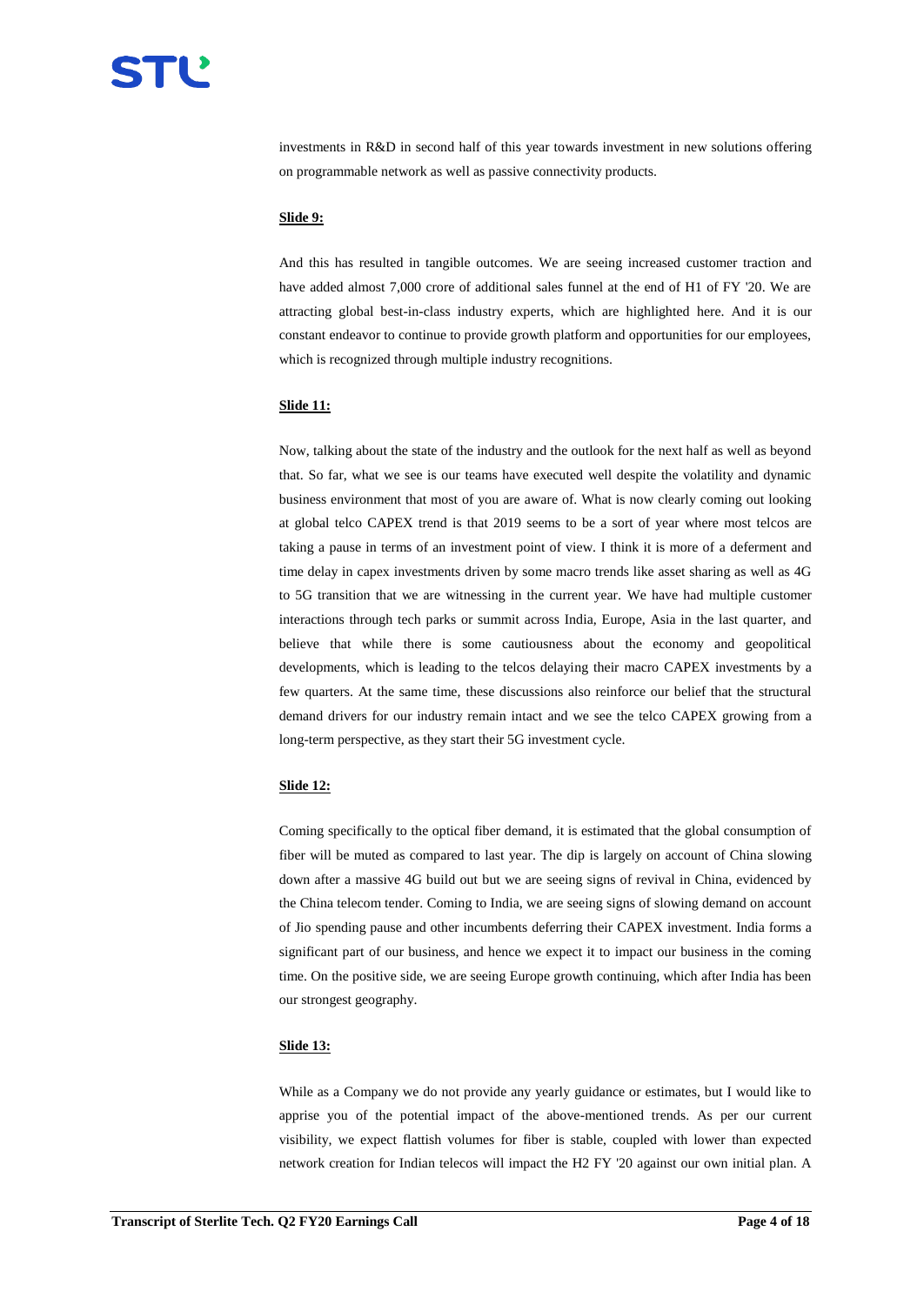large part of it is attributed to low order booking in our last quarter and evident signs of our customers delaying pickup of further existing order book. We also expect some pricing pressures on contract renegotiations for 2020 because of short-term oversupply situation, which has been created in the industry to address the expected 5G demand. Taking both these factors into consideration, on a conservative basis, we see lower growth in revenues in FY '20 as compared to FY '19. And we see, as a result, H2 profitability would be weaker than H1. And this would also include the impact of the additional 5G-related R&D investment in H2 of the current year, which are over and above our original plan.

#### **Slide 14:**

As I look ahead though, I cannot be more confident about our unique position in the market and the tremendous opportunity in front of us. With new age networks characterized by both densification, deep fiberization, vendor neutral as well as disaggregation and with compute and storage moving closer and closer to the edge, we continue to have the most compelling portfolio and a very-very credible and robust roadmap for future development, which has been made possible by our continued investment in capacity and capability as well as an end-to-end solutions based offering.

### **Slide 15:**

Talking briefly about 5G, 5G is now a clear reality, and it is moving fast with almost 25 countries will have multicity commercially available 5G services by the end of this year itself and a whole lot of them continuing to do the rollout by 2020.

#### **Slide 16:**

Our strategy, which we have shared with you in the past several quarters, we are geared towards this 10-year deployment cycle with our 4 pronged strategy of continued investment in technology with deep customer engagement, continue to build the talent pool from the world class people and eyeing clearly addressable market of \$75 billion by 2023. Our addressable market with these strategies continues to grow year-on-year, and we are now going full throttle to further enhance our capability to capture the 5G opportunity, which will start to service from 2020 onwards.

With this, I now come to an end of the business overview and hand over to Anupam.

Anupam Jindal: Thanks, Anand, and good evening, everyone.

#### **Slide 18:**

Coming to the financial performance, we have delivered a good quarter with more than 25% Y-o-Y growth in revenue, 7% Y-o-Y growth on EBITDA and 22% Y-o-Y growth on PAT, which includes a positive effect of the change in corporate tax rate. Our order book stands at a healthy level of Rs. 8,100 crore and new product to revenue ratio of about 20%. ROCE as at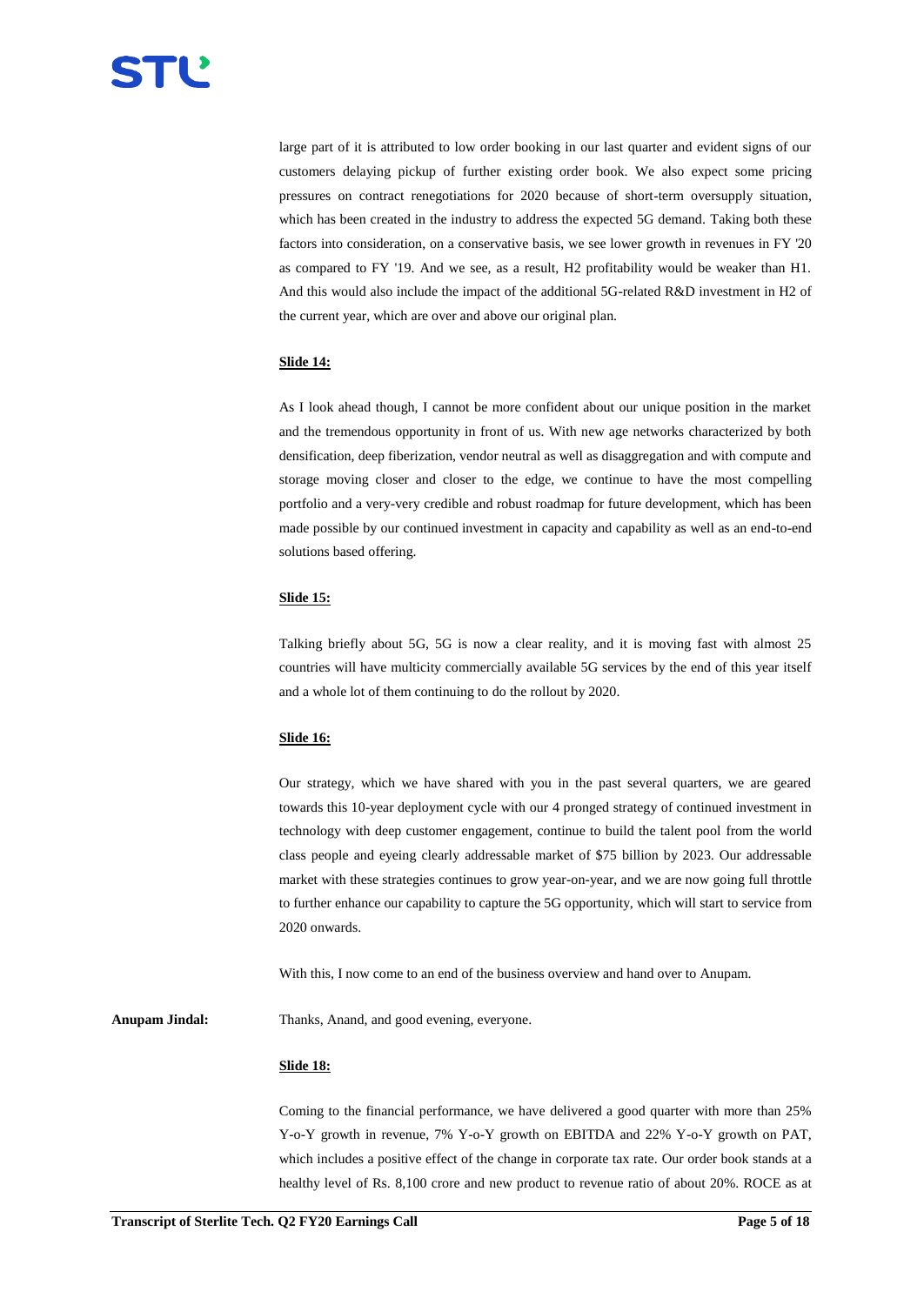## TĽ

the Q2 end stands at 23%, a dip from our earlier levels on account of low integration of enhanced capacity.

#### **Slide 19:**

On a Q-on-Q basis, the revenues have been flattish with a slight dip of 5%, mainly on account of lower cable volumes. Our realization for the quarter on fiber side has remained stable, driven by a good mix of high value-add fiber. On the cable side, while the realizations have remained the same as compared to the last quarter, the volume was about 80% of the last quarter. Going forward, we expect the volume to be in similar range for H2, which to an earlier point of Anand, is indicative of an order deferment from our customers.

#### **Slide 20:**

Our customer base is expanding and diversifying. Telcos, which earlier would account for a majority of our business today account for about 56%. This is clearly demonstrative of our strategy to cater to the larger pool of customers who are investing in creating data networks. The share of citizen networks has increased from 12% last year to now at 20%. You would also see that we have now started seeing traction from the global cloud players which were absent from our revenue until last year, and today they are at about 2% of our revenue. As I said earlier, our endeavor will be to keep diversifying our customer base and add new marquee clients to our list of customers globally.

#### **Slide 21:**

The order book for the business stands at Rs. 8,132 crore, as we close the first half of the year. Our order booking result from the last quarter was quite low as compared to our initial estimates. The customer segment split of the current order book is fairly balanced. The telcos at about 47%, enterprises at about 33%, citizen networks at 19% and cloud providers at about 1%.

#### **Slide 22:**

STL focuses strongly on good Corporate Governance practices as key to sustainable corporate growth and long-term shareholder value creation. STL's approach towards growth, earnings and capital allocation are well chartered to help it grow in a value-accretive manner for all its stakeholders. The company's success will continue to be backed by a strong formation that will enable its sustainable growth going ahead.

#### **Slide 23:**

For your reference, we have captured an abridged version of the P&L and a simplified version of balance sheet. Our EBITDA margin has been largely consistent with that of FY '19 and Q1 of FY '20 is standing at roughly about 22%. Based on the visibility that we have today for FY '20 for both, overall volumes of fiber and cable would be mostly flattish. This supports the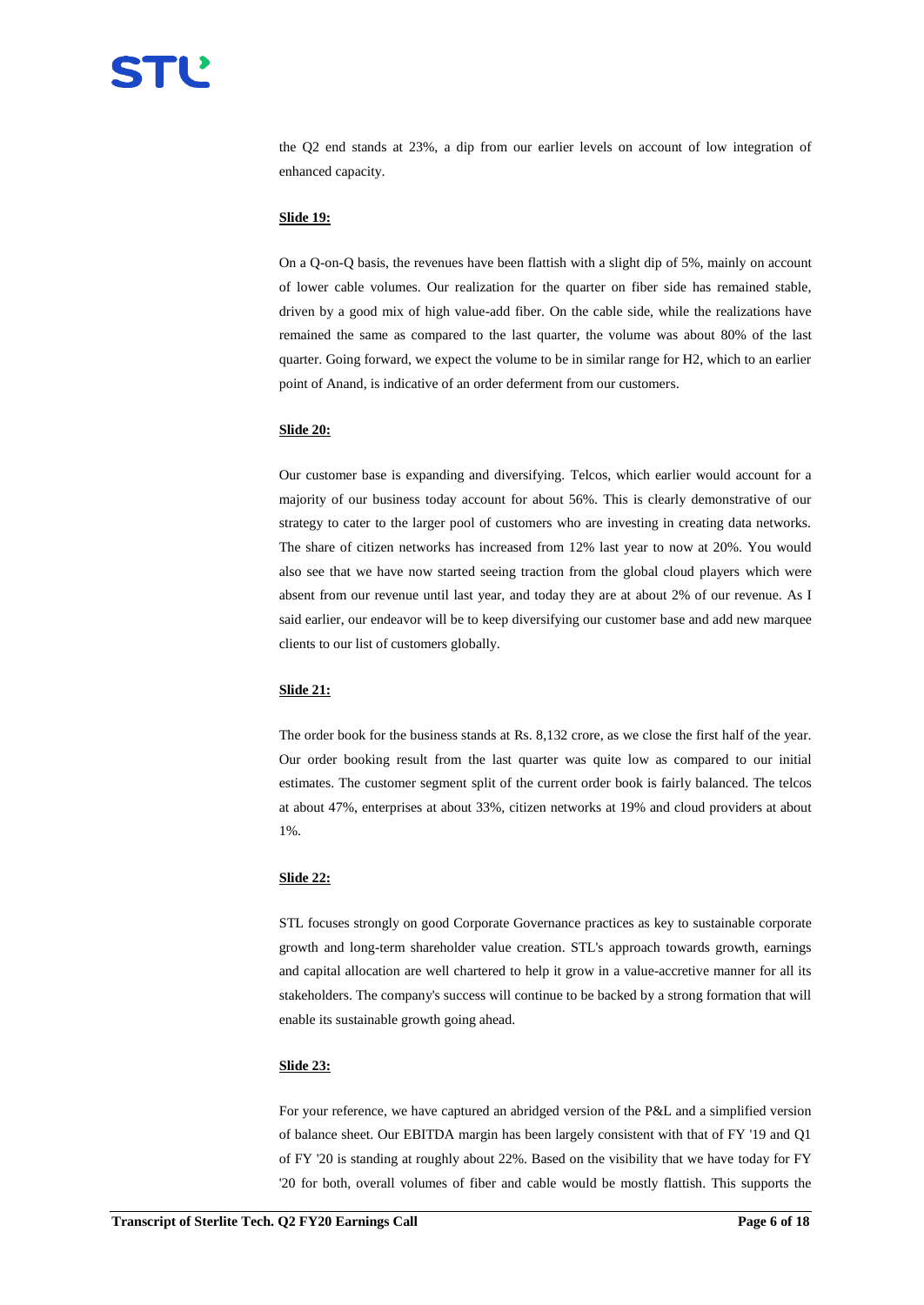

deferment of some of the orders of high value-added fiber to translate into lower average fiber pricing for the second half. On the revenue front, we are confident of growth this year a bit driven by more system integration and software business. The profitability will be impacted mainly on account of lower utilization of our new capacity, higher interest and depreciation costs and incremental investment in 5G-related R&D investment. As for our current visibility, H2 profitability would be weaker than H1. As we progress further into the second half of the year, we will keep you apprised on any new developments.

### **Slide 24:**

On the cash flow front, we are very happy to share that we have generated strong positive cash flow of Rs. 260 crore in H1 of the current year, and net debt-to-equity has been consistent at less than 1. We could bring down our debt levels by around Rs. 300 crore as compared to the previous quarters through a strong cash flow management.

#### **Slide 25:**

As we reach towards the end of the opening remarks, we would also like to update you of our continued focus on environment, sustainability and governance initiatives, of which, one of the most important developments in H1 of the current year was making our optical fiber cable plant in Silvassa the first Zero Waste to Land certified plant.

With this, we come to the end of our opening commentary and will be happy to take questions.

**Moderator:** Thank you very much. Ladies and gentlemen, we will now begin the question-and-answer session. We take the first question from the line of Mukul Garg from Haitong Securities. Please go ahead.

**Mukul Garg:** Before I start with the questions, Anupam, can you please help us with the couple of bookkeeping numbers, the utilization in the OFC business and the pricing, which you saw this quarter.

**Anupam Jindal:** In terms of utilization, the fiber plant was broadly about 100% capacity. We had about 7 million of volume in terms of fiber. But in terms of cable, we were close to 80% of utilization of the capacity at 18 million. So this is how the numbers have panned out in the current quarter.

**Mukul Garg:** And the pricing?

**Anupam Jindal:** In terms of realization, the Q2 realizations were broadly in line with the Q1, \$7 close to that.

**Mukul Garg:** Okay. And just given your guidance, how should we look at the growth in the second half and the margins? Your earlier margin guidance was 18% to 20%. So is it possible to give some indication of exactly where would margins stabilize given the commentary on lower utilization and an increased R&D spending? And if you can just quantify that as well a bit?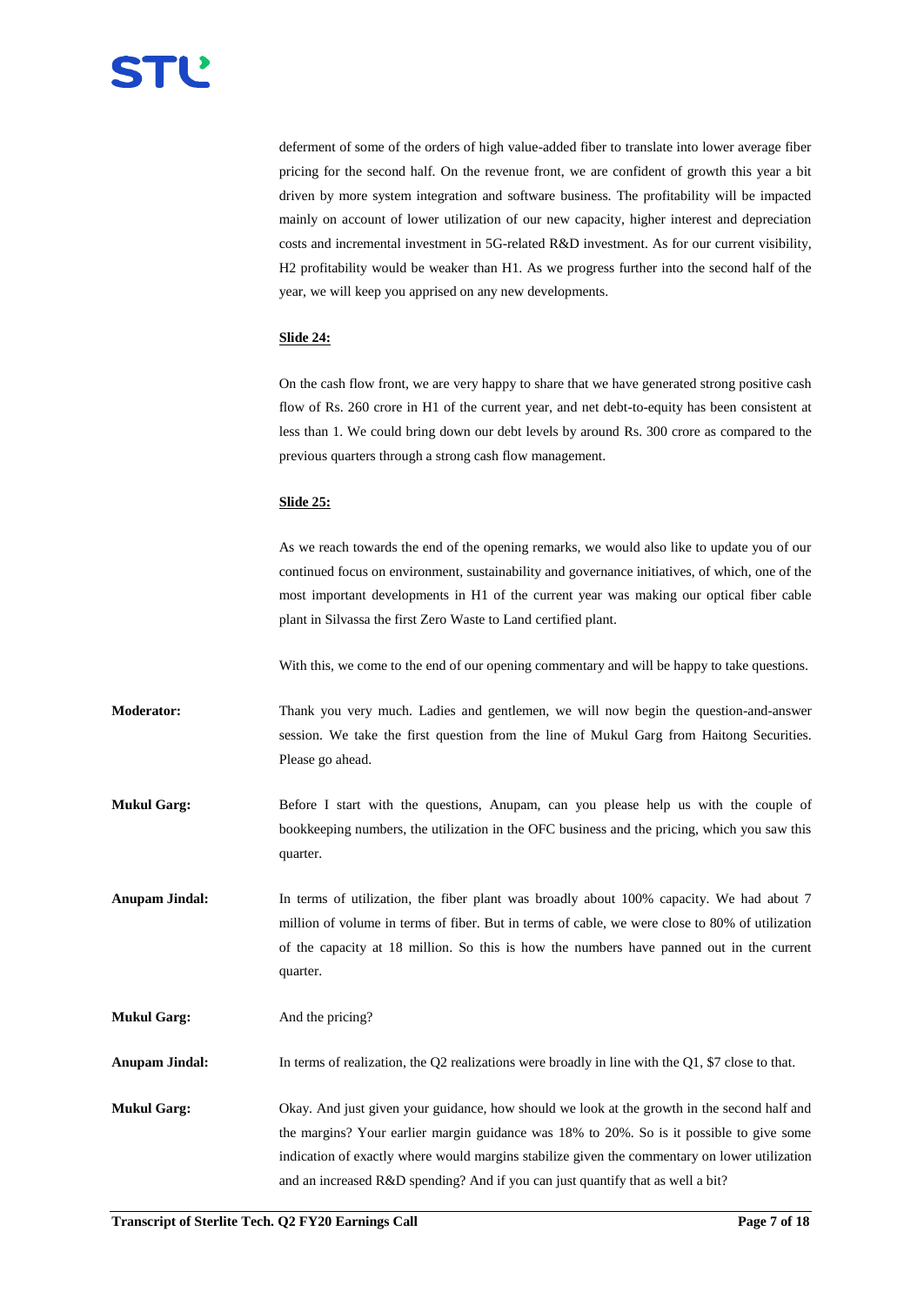

- **Anand Agarwal:** Sure. In terms of, I think, from volume perspective, as we said that as compared to the previous estimate, we are now looking at flattish revenue, flattish volume number for the full year. And in terms of the margin, we are looking at close to 21%-22%. So I think for full year, we are still looking at some impact will be there because of lower realization and some R&D impact, but I think we are still looking at maybe plus 20%.
- **Mukul Garg:** Sir, you said the margins will be 21% to 22%.
- **Anand Agarwal:** I mean; we have done H1 with about 22% in totality. And from what we see, we are still looking at 20% plus.
- **Mukul Garg:** Understood. And just a clarification, again, on the cable volume number. If you look at the installed capacity after the new capacities came on board, both OF and OFC capacities are up 40% Y-o-Y to about 43 and 24 million. So can you just help understand how the volumes will be flat?
- **Anupam Jindal:** Mukul, the capacity will come in June 2020. And the fiber capacity is still getting deployed and installed right now. As we said, by Q4, we expect the capacity availability at the run rate of 40 million. Q2 right now is in the process of just getting commissioned and trials are happening.
- **Mukul Garg:** Okay. So I was including the 'Metallurgica' capacity also from also from Q1...
- **Anand Agarwal:** That is included, 18 million on the cable side also. So, 18 million is the current capacity including the 'Metallurgica' capacity.
- **Mukul Garg:** Okay. So can you just help us with the total capacity right now in OF and OFC?
- Anand Agarwal: Yes. So OF, as we have largely completed this CAPEX, so it is about 50 million and cable is about 18 million, which we are taking it to 33 million by June 2020.
- **Mukul Garg:** So at 50 million OF, you still think that you will be able to get about 30 million type of volume?

**Anand Agarwal:** Yes.

- **Moderator:** Thank you. The next question is from the line of Neerav Dalal from Maybank. Please go ahead.
- Neerav Dalal: I have a few questions on the India business. I wanted to understand on the services and solutions business. What is the outlook there? How are the 2 large projects going on? And the second question is on the tax rate. What do we expect the tax rate for the full year?
- **Anand Agarwal:** On the services business, Neerav, we are continuing to be extremely bullish on and our outlook for the year on the services business is better than when we had started off the year. Both these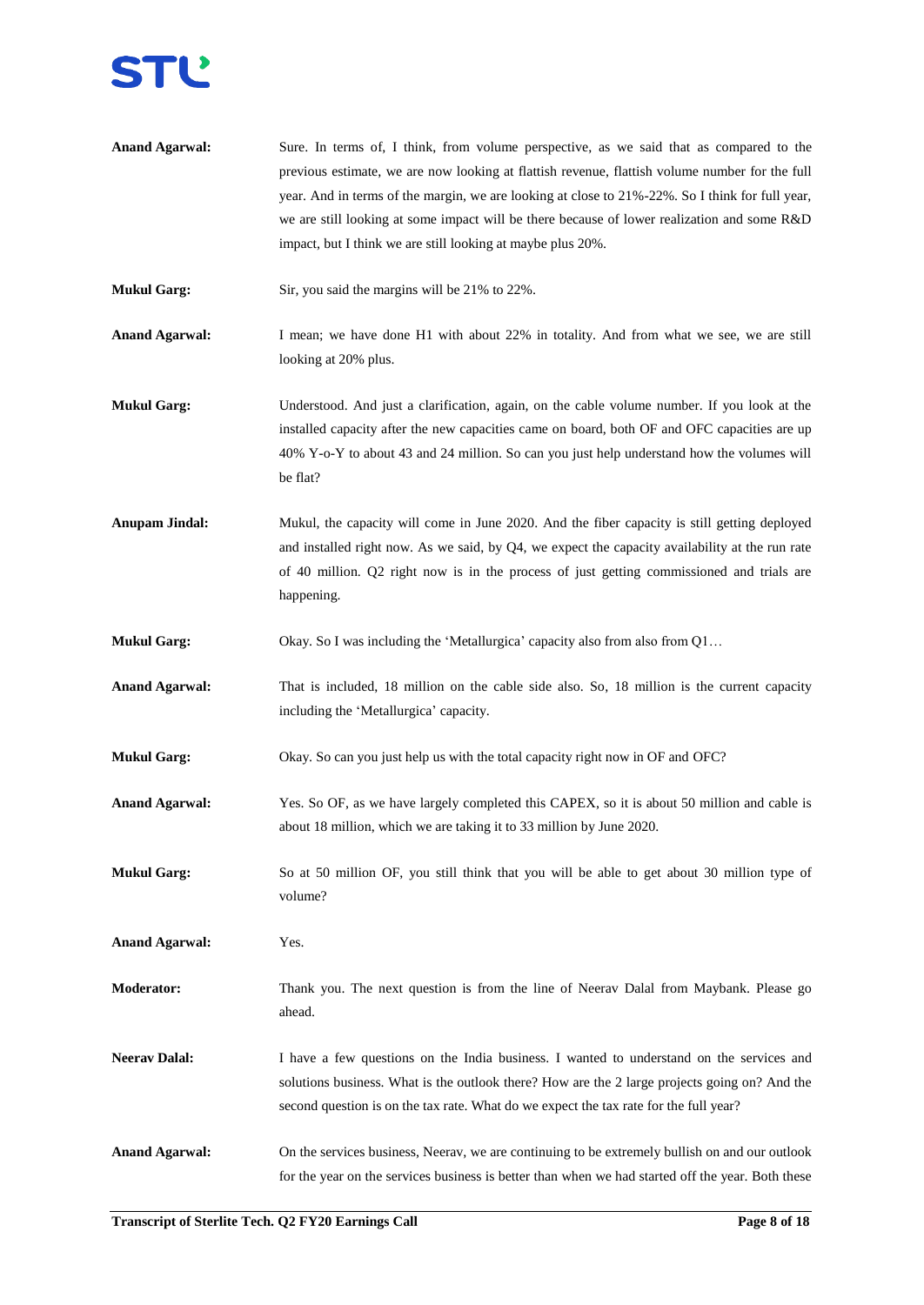

current projects, the Navy project as well as MahaNet, the large project that we have, are fully on schedule and we are looking at ways to expedite them so that we are able to finish them earlier. At the same time, the funnel that we have added for almost 7,000 crore in H1 is extremely strong some on the product side but very high also on the services end. So that service and solution part, we are extremely happy and bullish with the way it is progressing. On the tax rate, Anupam.

- **Anupam Jindal:** On the tax rate, Neerav, so one is that we are offering for the new rate of tax, which is 25.17% and some accounting gain on account of deferred tax liability, that's about, I would say, 15 crore. So broadly, we will be close to 24%-25% for full year. Going forward, it will be 25.17%.
- Neerav Dalal: Okay. And just quickly, a follow-up on the first answer. The 7,000 crore funnel that you're seeing, would you have a split of how and when do you see these orders coming in?
- Anand Agarwal: For this funnel, everything will not flow in that order, but these are new opportunities that we have secured during the first half. So we see a good amount of precision should happen in H2; some amount will flow in. This is a new funnel, which we have added, and that should propel into increasing our order book into H2 and that's a great degree of confidence and comfort that we have.
- **Neerav Dalal:** Okay. And just finally, the services and solutions funnel would be largely in India at the moment?
- **Anand Agarwal:** We have added some international geographies as well that we have spoken about that in the current year, there will be an international project that we will acquire and start.
- **Neerav Dalal:** Okay. And any specific geography that one should look at?
- **Anand Agarwal:** We are looking at a couple of them so let us come back once it has been finalized.
- Neerav Dalal: Sure. And so sorry, the size of that opportunity?
- Anand Agarwal: The international ones will be small that we will start with not more than Rs. 100 crore to Rs. 200 crore.
- **Moderator:** Thank you. The next question is from the line of Rishabh Chudgar from Enam Holdings. Please go ahead.
- **Rishabh Chudgar:** I just have a quick question regarding, since we have already indicated that H2 was expected to be soft on the back of lower volumes because of softer demand from telcos. In FY '20, we had guided a CAPEX estimate of close to Rs. 550 crore, which will take our capacity of optic fiber to 50 million. So I was just wondering, are you planning to delay this CAPEX a little bit, given the current demand environment?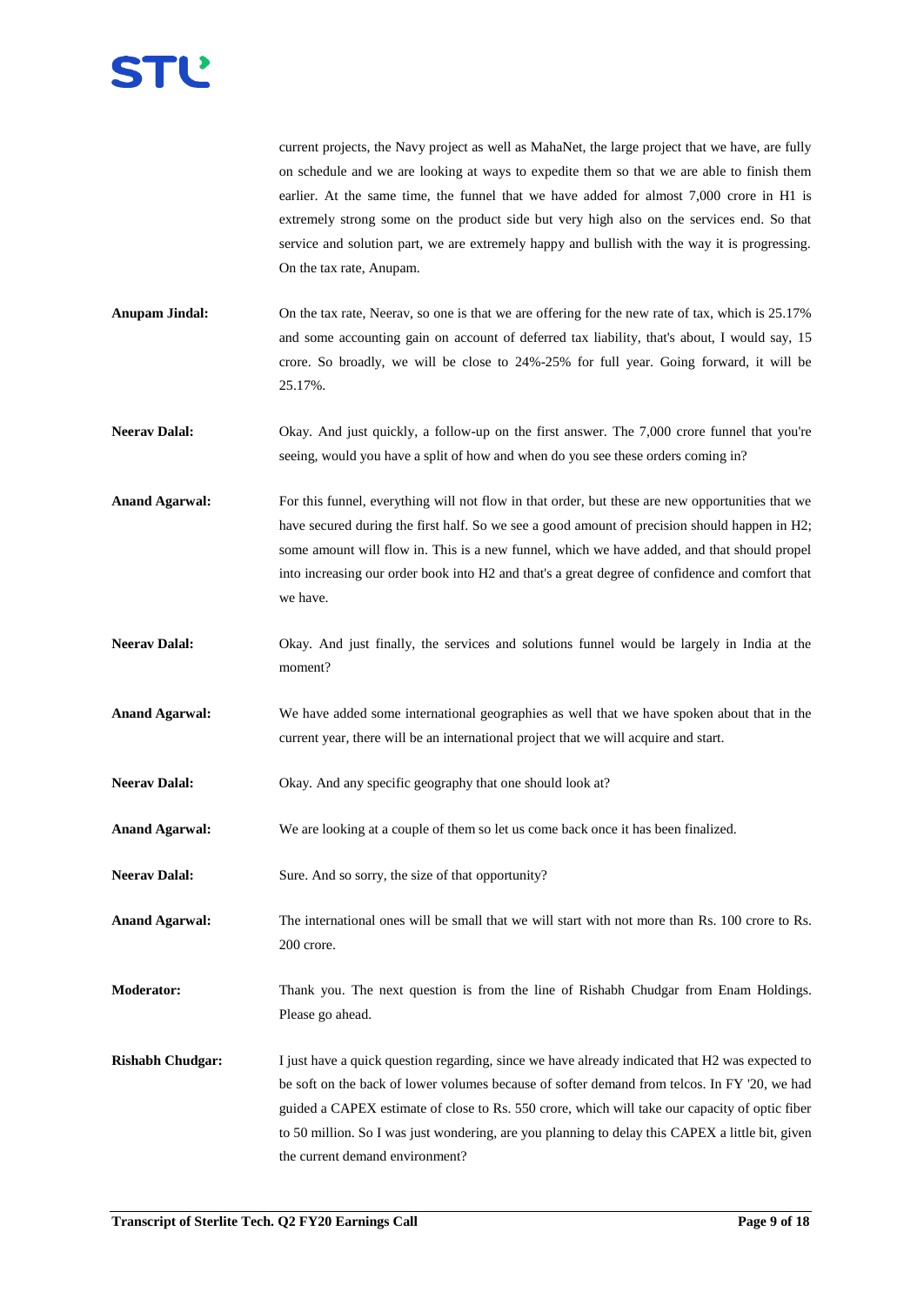## **STĽ**

| <b>Anupam Jindal:</b>   | Rishabh, most of the CAPEX in terms of fiber is already done. The Rs. 550 crore is the cash<br>flow part, which we talked about, and we still maintain that. And the other part on the CAPEX<br>side, we are running a cable expansion, which we will continue because we continue to believe<br>that there will be some short-term blips in terms of demand, but the kind of projects we have<br>taken, we want to continue rather than holding them in between because we know that when<br>the capacity, the demand comes in, which we are very confident of, we need to have the<br>capacities and the kind of engagement we are having with the customers, we don't really see<br>that the capacities will remain unutilized for a long period of time. |
|-------------------------|--------------------------------------------------------------------------------------------------------------------------------------------------------------------------------------------------------------------------------------------------------------------------------------------------------------------------------------------------------------------------------------------------------------------------------------------------------------------------------------------------------------------------------------------------------------------------------------------------------------------------------------------------------------------------------------------------------------------------------------------------------------|
| <b>Rishabh Chudgar:</b> | Okay. So we have no plans on delaying this?                                                                                                                                                                                                                                                                                                                                                                                                                                                                                                                                                                                                                                                                                                                  |
| <b>Anupam Jindal:</b>   | Yes.                                                                                                                                                                                                                                                                                                                                                                                                                                                                                                                                                                                                                                                                                                                                                         |
| <b>Rishabh Chudgar:</b> | So basically, you are expecting demand environment to revive in FY '21?                                                                                                                                                                                                                                                                                                                                                                                                                                                                                                                                                                                                                                                                                      |
| <b>Anupam Jindal:</b>   | Yes. So sooner, I mean, we continue to be bullish on the overall demand side driven by the<br>various drivers, including 5G and various other initiatives. So definitely, in some time, we<br>expect that driver to happen.                                                                                                                                                                                                                                                                                                                                                                                                                                                                                                                                  |
| <b>Rishabh Chudgar:</b> | I missed out on the earlier question, where you have indicated. So what was the capacity<br>utilization for the optic fiber business?                                                                                                                                                                                                                                                                                                                                                                                                                                                                                                                                                                                                                        |
| <b>Anupam Jindal:</b>   | Optic fiber, the existing capacity is 30 million broadly, 100%.                                                                                                                                                                                                                                                                                                                                                                                                                                                                                                                                                                                                                                                                                              |
| <b>Rishabh Chudgar:</b> | 100% utilization.                                                                                                                                                                                                                                                                                                                                                                                                                                                                                                                                                                                                                                                                                                                                            |
| <b>Anupam Jindal:</b>   | Yes. The expanded capacity is still not getting utilized.                                                                                                                                                                                                                                                                                                                                                                                                                                                                                                                                                                                                                                                                                                    |
| <b>Rishabh Chudgar:</b> | Okay. So we are at, currently our capacity is at 30 million, you're saying?                                                                                                                                                                                                                                                                                                                                                                                                                                                                                                                                                                                                                                                                                  |
| <b>Anupam Jindal:</b>   | Yes.                                                                                                                                                                                                                                                                                                                                                                                                                                                                                                                                                                                                                                                                                                                                                         |
| <b>Rishabh Chudgar:</b> | Okay. And by Q4 FY '20, we will reach 50?                                                                                                                                                                                                                                                                                                                                                                                                                                                                                                                                                                                                                                                                                                                    |
| <b>Anupam Jindal:</b>   | Yes. I mean, capacity will be 50.                                                                                                                                                                                                                                                                                                                                                                                                                                                                                                                                                                                                                                                                                                                            |
| <b>Rishabh Chudgar:</b> | Okay. And how are we seeing the current realization for optic fiber, sir? I know you mentioned<br>that it remained at 7, but how are we seeing in terms of when you're going and talking to<br>clients right now, are we seeing some of the?                                                                                                                                                                                                                                                                                                                                                                                                                                                                                                                 |
| <b>Anupam Jindal:</b>   | So for us, Rishabh, we are still looking at in terms of mandate realization close to \$6 - \$6.50.                                                                                                                                                                                                                                                                                                                                                                                                                                                                                                                                                                                                                                                           |
| <b>Rishabh Chudgar:</b> | So in new contracts, you're looking at \$6.5 kind of realization.                                                                                                                                                                                                                                                                                                                                                                                                                                                                                                                                                                                                                                                                                            |
| <b>Anupam Jindal:</b>   | \$6 to \$6.5. They have come down a bit, but that's the kind of things we are looking at.                                                                                                                                                                                                                                                                                                                                                                                                                                                                                                                                                                                                                                                                    |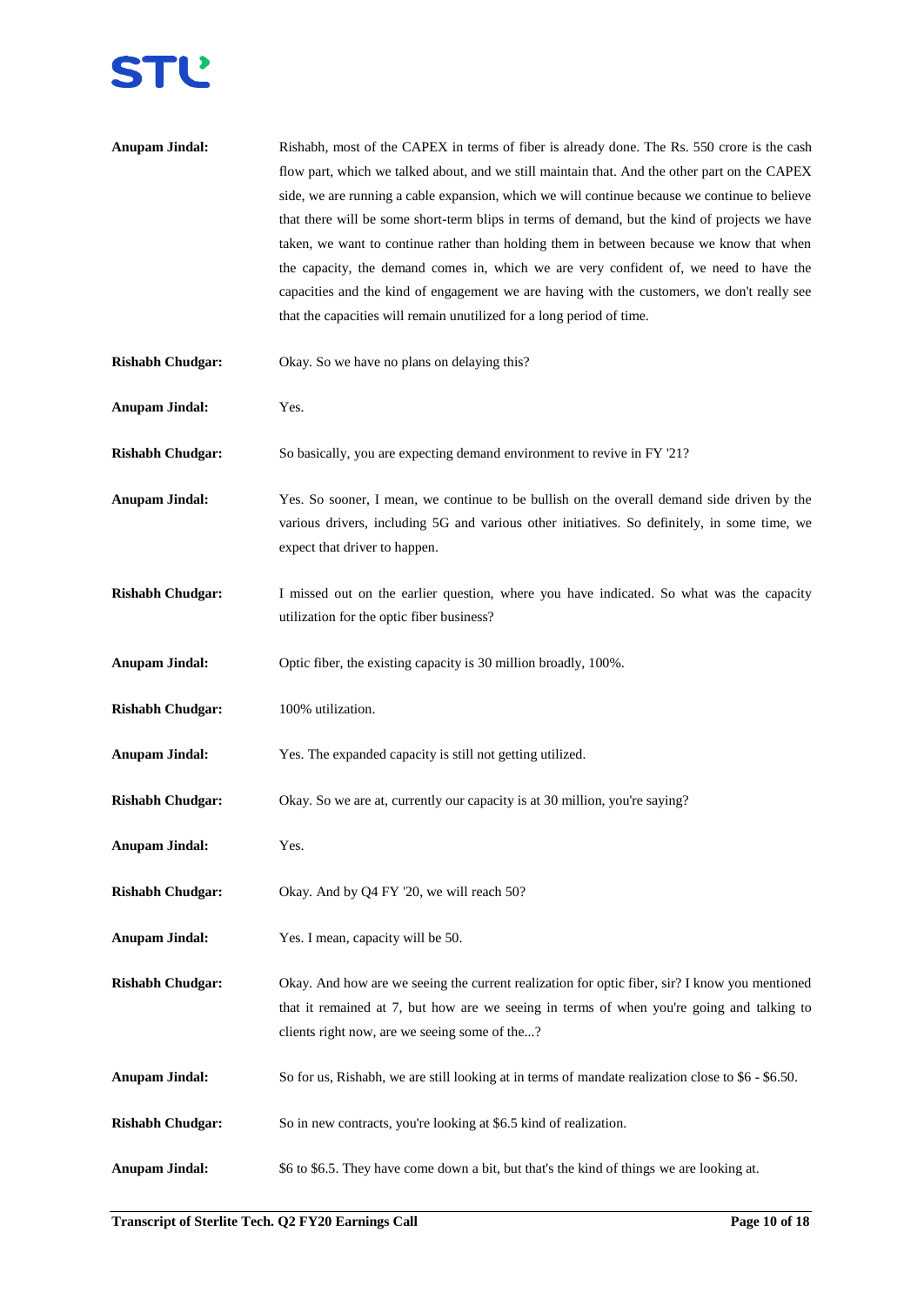**Moderator:** Thank you. The next question is from the line of Gaurav from Systematix Shares. Please go ahead. Gaurav: I just want to know about the market updates on Chinese, like in China, what is the market outlook and how it will impact our price, the fiber price? **Anand Agarwal:** Fiber price part, Gaurav, we just talked about and the market outlook for China, as we said, China Mobile tenders are out, the China telecom tenders are out. China Mobile has been awarded 5G license. So the decrease what had happened in China market in 2019 versus 2018, we do not believe it will decrease any further from all the market reports. Whether it remains flat or it grows from 2020 is early for us to comment on. But China market, from what we understand, I believe, is at its lowest levels than what it had been in 2018. **Moderator:** Thank you. The next question is from the line of Abhishek Shah from Valcore Capital. Please go ahead. **Abhishek Shah:** Sir, most of my questions have been answered. Just one clarification. You said that for the growth guidance for the entire year would be flat. So that is we did Rs. 5,100 crore approximately in the last year and in first half itself, we have done Rs. 2,800 crore. So does that mean that second half will be a de-growth that we are looking at? **Anupam Jindal:** So let me clarify, Abhishek, we said that volume will be flattish, revenue will be growing. **Anand Agarwal:** Essentially, we talked about the fiber and cable business volumes being flat but at the same time, we are having great growth in the services and solutions business. We essentially talked about the fact that the growth percentage of FY '20 over FY '19 might be lower than the growth. We have had a CARGR revenue growth of almost 35% year-on-year. We are essentially saying that FY '20 may not be at that rate. **Abhishek Shah:** Fair enough. Understood. And is there a specific R&D expense as a percentage of revenue that would be worth tracking? As you said, at this time, R&D expenses will be much higher. **Anupam Jindal:** So essentially, what we are saying is that we are preparing and investing for the 5G products and solutions. Therefore, the technology investment, we call it R&D or technology, that's going up. We are not measuring it as a percentage of revenue, because until we have that as a sustainable number, we don't want to really talk about that. So definitely, the investment in technology is going to be much higher than what we have done in the past few years. Abhishek Shah: So how much would that be? Would it be possible to quantify it? **Anand Agarwal:** In the past, we used to do about Rs. 50 crore- Rs. 55 crore. This year, it would be closer to Rs. 85 crore to Rs. 90 crore. **Moderator:** Thank you. The next question is from the line of from Sangam Iyer from Subhkam Ventures. Please go ahead.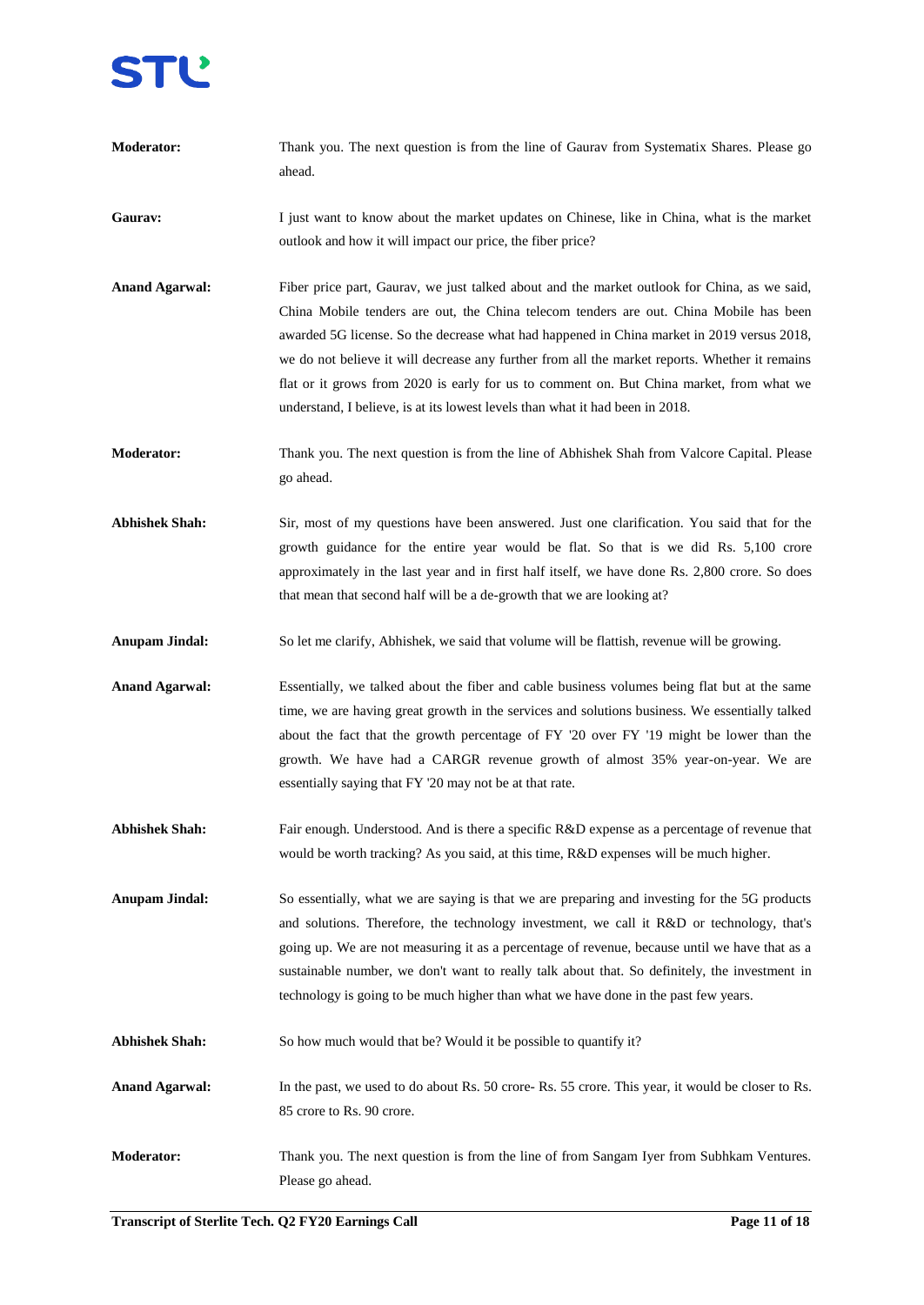

| <b>Sangam Iyer:</b>   | Hi, this is Sangam Iyer from Consilium Investment. So actually, I just wanted to check with<br>you, sir. When you mentioned that the China Mobile and China Telecom 5G license have been<br>received and the tenders are out, are the tenders for the next financial year also out for optical<br>fiber?                                                                                     |
|-----------------------|----------------------------------------------------------------------------------------------------------------------------------------------------------------------------------------------------------------------------------------------------------------------------------------------------------------------------------------------------------------------------------------------|
| <b>Anand Agarwal:</b> | These are tenders which have been out for the current financials. China Mobile came in Q1;<br>China Telecom came in Q2.                                                                                                                                                                                                                                                                      |
| <b>Sangam Iyer:</b>   | Okay. So whatever price dips that we are talking about because, in the initial comments, we<br>did mention about the slowdown, because of the fact that China is slowing down. So is it a<br>slowdown on the volume front that we are witnessing from China? Or is it more because of the<br>kind of tenders and the pricing in the tenders, which is resulting in a slowdown?               |
| <b>Anand Agarwal:</b> | Yes. So volumes have been lower in the current year. China, after almost 10 odd years, in<br>China there is a 13% volume de-growth, which is happening in 2019 and that volume de-<br>growth is coupled with the supply side economics which has happened and which has led to a<br>price dip within the year that we have seen and we have talked about that with the early<br>participant. |
| <b>Sangam Iyer:</b>   | Got it. And sir, when we mentioned that the realization based on the negotiations for the<br>renewals of contracts have happened close to maybe \$6 to \$6.50 per fiber kilometer, does this<br>apply to or what percentage of the overall order book would this apply to?                                                                                                                   |
| <b>Anand Agarwal:</b> | This is essentially the average realization, which we have seen as we start moving forward. So<br>our average utilization was closer to \$7, which was a mix of our order book of standard fiber<br>and value added. Right now, we are seeing it to be closer to \$6.50 to between \$6 and \$6.50 as<br>we move forward.                                                                     |
| <b>Sangam Iyer:</b>   | Got it. So for the second half, when we look at the flattish revenues, this is the kind of<br>realization that one should have.                                                                                                                                                                                                                                                              |
| <b>Anupam Jindal:</b> | Right.                                                                                                                                                                                                                                                                                                                                                                                       |
| <b>Moderator:</b>     | Thank you. The next question from the line of Rajesh Kothari from AlfAccurate Advisors.<br>Please go ahead.                                                                                                                                                                                                                                                                                  |
| Rajesh Kothari:       | Sir, my question is, can you give break up about what is your total services revenue in Q1 and<br>Q2?                                                                                                                                                                                                                                                                                        |
| <b>Anupam Jindal:</b> | In the current quarter, broadly, we had 50% revenue coming in from the services and software<br>business.                                                                                                                                                                                                                                                                                    |
| Rajesh Kothari:       | 50%?                                                                                                                                                                                                                                                                                                                                                                                         |
| <b>Anupam Jindal:</b> | Yes.                                                                                                                                                                                                                                                                                                                                                                                         |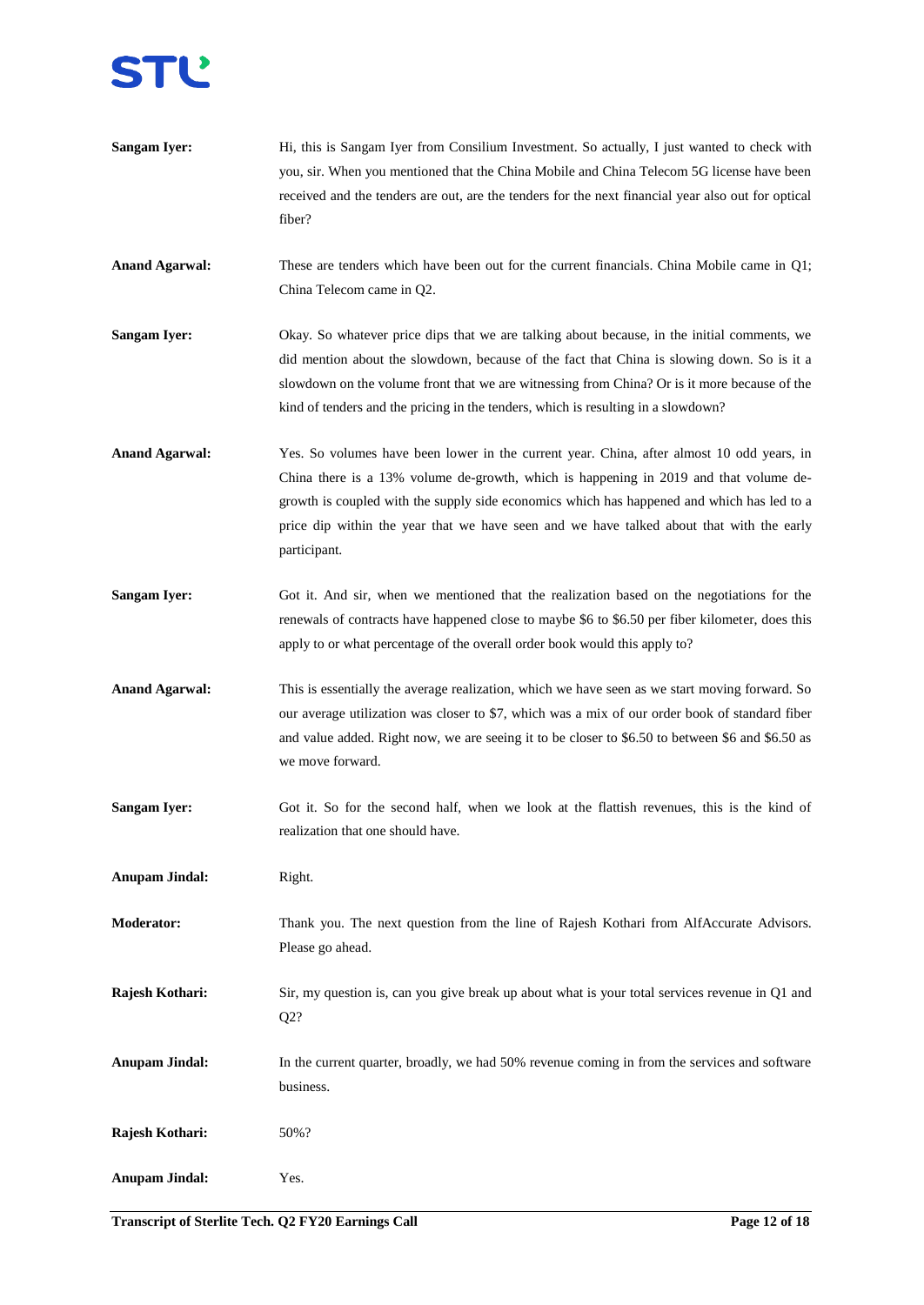

| Rajesh Kothari:       | And what about quarter one?                                                                                                                                                                                                                                                                                                                                                                                                                                                                                                 |
|-----------------------|-----------------------------------------------------------------------------------------------------------------------------------------------------------------------------------------------------------------------------------------------------------------------------------------------------------------------------------------------------------------------------------------------------------------------------------------------------------------------------------------------------------------------------|
| <b>Anupam Jindal:</b> | I think it was about 40%-45%. I'm not having the number right here, but it was about that,<br>40%-45%. So we have increased services revenue in the current quarter.                                                                                                                                                                                                                                                                                                                                                        |
| Rajesh Kothari:       | So basically, that's about roughly about Rs. 950 crore. So for the full year, do you think there<br>also you have a revision of guidance? Because I think last year, full year revenue was Rs.<br>1,800 crore in this year first half is                                                                                                                                                                                                                                                                                    |
| <b>Anupam Jindal:</b> | Yes, we also have growth in the current year in terms of services, that's what just Anand<br>mentioned that full year revenue will be growing of basis as there will be flattish revenue, but<br>revenue at the Company level will still grow driven by the growth we are seeing in services<br>and software businesses.                                                                                                                                                                                                    |
| Rajesh Kothari:       | So I'm slightly confused because your services business execution, whether that is on track<br>with what originally you have estimated, or narrows in this quarter?                                                                                                                                                                                                                                                                                                                                                         |
| <b>Anand Agarwal:</b> | Services business, as we said, is moving better than what we had estimated. We'll have a much<br>stronger growth in services business compared to how we have grown in the previous year. As<br>we said, over 1,800, and we are already running at a run rate of Rs. 1,900 crore. We continue<br>to have good order book on services on the parts side as well as funnel is getting stronger. The<br>muted revenue and the flattish revenue that we are talking about is more on the product side on<br>the pipeline thing. |
| Rajesh Kothari:       | So overall, again, there is a confusion because there are different lines, which we are still not<br>able to understand. One, whether your total revenue is going to be flat for FY '20? Or is it your<br>product revenue is going to be flat FY '20?                                                                                                                                                                                                                                                                       |
| <b>Anand Agarwal:</b> | On a totality basis, FY '20 growth would be lower than the growth that we have seen in the<br>previous years. The product revenue would be close to flattish, services revenue will grow.<br>And the growth rate for the year will be lower than the growth rate in the previous year.                                                                                                                                                                                                                                      |
| Rajesh Kothari:       | Got it. Any impact on your service revenue margins?                                                                                                                                                                                                                                                                                                                                                                                                                                                                         |
| <b>Anand Agarwal:</b> | No, it is actually better than what we have anticipated what it is now.                                                                                                                                                                                                                                                                                                                                                                                                                                                     |
| Rajesh Kothari:       | And would you like to comment on cable realization? Any impact on cable realization?                                                                                                                                                                                                                                                                                                                                                                                                                                        |
| <b>Anand Agarwal:</b> | Cables we don't track by realization, we track by margins and stable margins are, currently<br>cable is a pass through for us and cable margins continue to be strong.                                                                                                                                                                                                                                                                                                                                                      |
| Rajesh Kothari:       | Okay. And can you give us full year interest and depreciation in your estimate?                                                                                                                                                                                                                                                                                                                                                                                                                                             |
| <b>Anand Agarwal:</b> | We do not give out guidance for line items for the full year. I think you can estimate based on<br>how we have turned current H1 performance.                                                                                                                                                                                                                                                                                                                                                                               |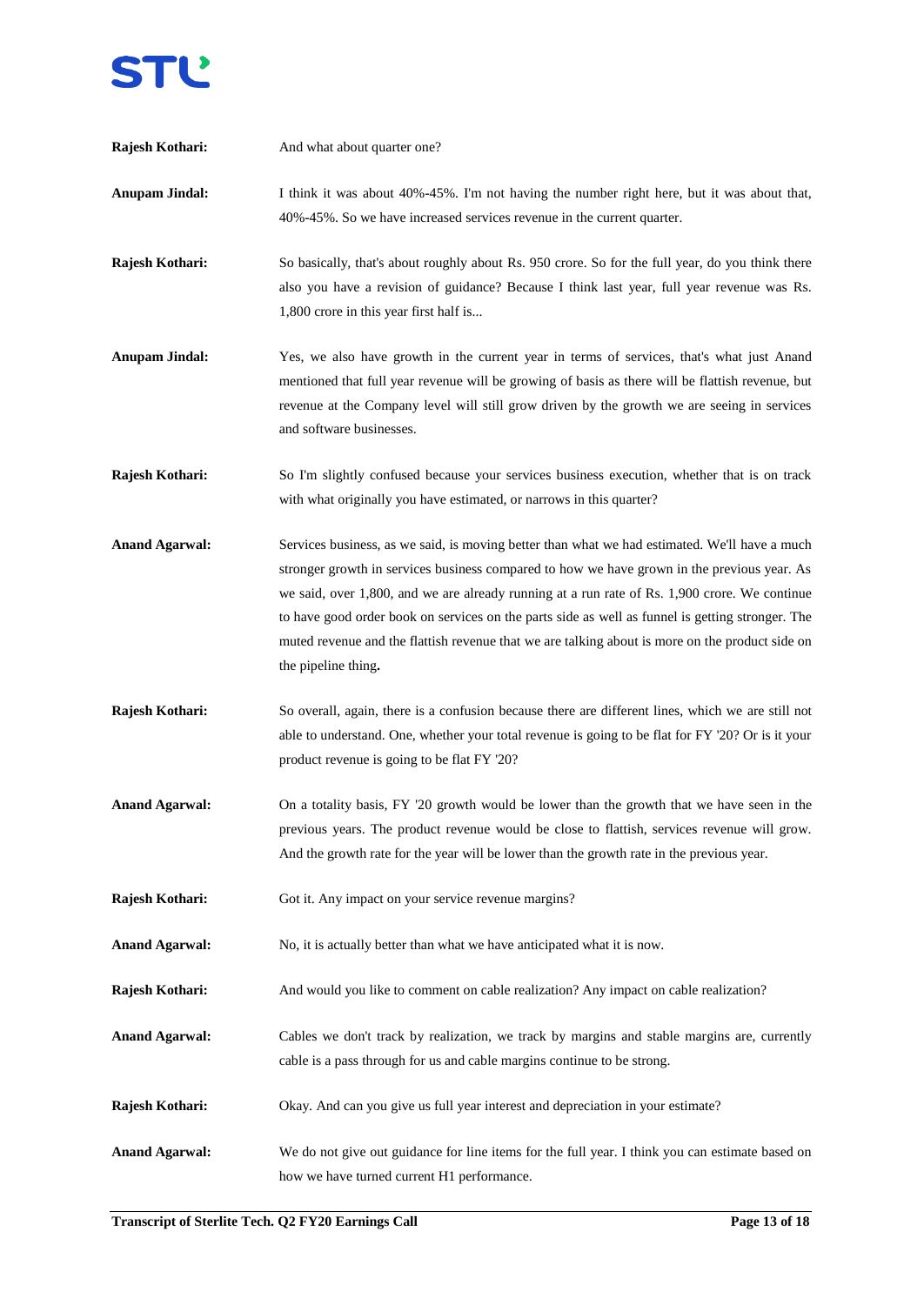

| Rajesh Kothari:       | My question is with reference to the total CAPEX, what has been capitalized and which will<br>commence in the second half, what would be that amount?                                                                                                                                                                                               |
|-----------------------|-----------------------------------------------------------------------------------------------------------------------------------------------------------------------------------------------------------------------------------------------------------------------------------------------------------------------------------------------------|
| <b>Anupam Jindal:</b> | So I think this capitalization of the CAPEX for capacity expansion is largely complete. So we<br>don't really expect much impact on depreciation going forward. Interest also large impact has<br>come, and in fact, we are looking at lowering interest going forward, but maybe run rate wise,<br>we can have a similar number.                   |
| <b>Moderator:</b>     | Thank you. The next question is from the line of Ravi Mehta from Deep Financial. Please go<br>ahead.                                                                                                                                                                                                                                                |
| Ravi Mehta:           | Most of the questions are answered. Just one question on the service business margin, what<br>would it be around?                                                                                                                                                                                                                                   |
| <b>Anupam Jindal:</b> | About 14% to 15%.                                                                                                                                                                                                                                                                                                                                   |
| Ravi Mehta:           | Okay. And we have already clocked Rs. 1,250 crore kind of revenue. So can we actually<br>annualize that number, looking at the order book size or?                                                                                                                                                                                                  |
| <b>Anupam Jindal:</b> | Basically, this is the kind of margin profile we have started getting in services business,<br>significantly higher than about 11%, which we had last year.                                                                                                                                                                                         |
| Ravi Mehta:           | And on this top line run rate, Rs. 1,200 crore plus in first half, so can we repeat that?                                                                                                                                                                                                                                                           |
| <b>Anand Agarwal:</b> | As I said, it is higher than 1,500 crore in the first half. Out of the total sales, 3,300 crore, we<br>are almost 47%-48% is services and parts. And we believe we'll do better than that in the<br>second half.                                                                                                                                    |
| Ravi Mehta:           | Okay, both on the top line and margins?                                                                                                                                                                                                                                                                                                             |
| <b>Anupam Jindal:</b> | Definitely on the top line, margins will be in this.                                                                                                                                                                                                                                                                                                |
| Moderator:            | Thank you. We take the next question from the line of Saket Kapoor from Kapoor $\&$<br>Company.                                                                                                                                                                                                                                                     |
| <b>Saket Kapoor:</b>  | Sir, if you could please specify the increase in the employee benefit expense on a Q-on-Q<br>basis, also on a year-on-year basis, that has gone up from 134 to 166 and 146 to 166 if we take<br>June '19 to September '19.                                                                                                                          |
| <b>Anupam Jindal:</b> | Yes. I think, largely, it is in line with growth we have shown in terms of revenue. We continue<br>to expand our services and software business, the volume, which the capacity we have set of<br>fiber and cable plus impact on a Q-on-Q basis, largely, our revision cycle starts from July. So<br>the impact comes in $Q2$ as compared to $Q1$ . |
| <b>Saket Kapoor:</b>  | So for the full year, this is going to be the run rate now every quarter?                                                                                                                                                                                                                                                                           |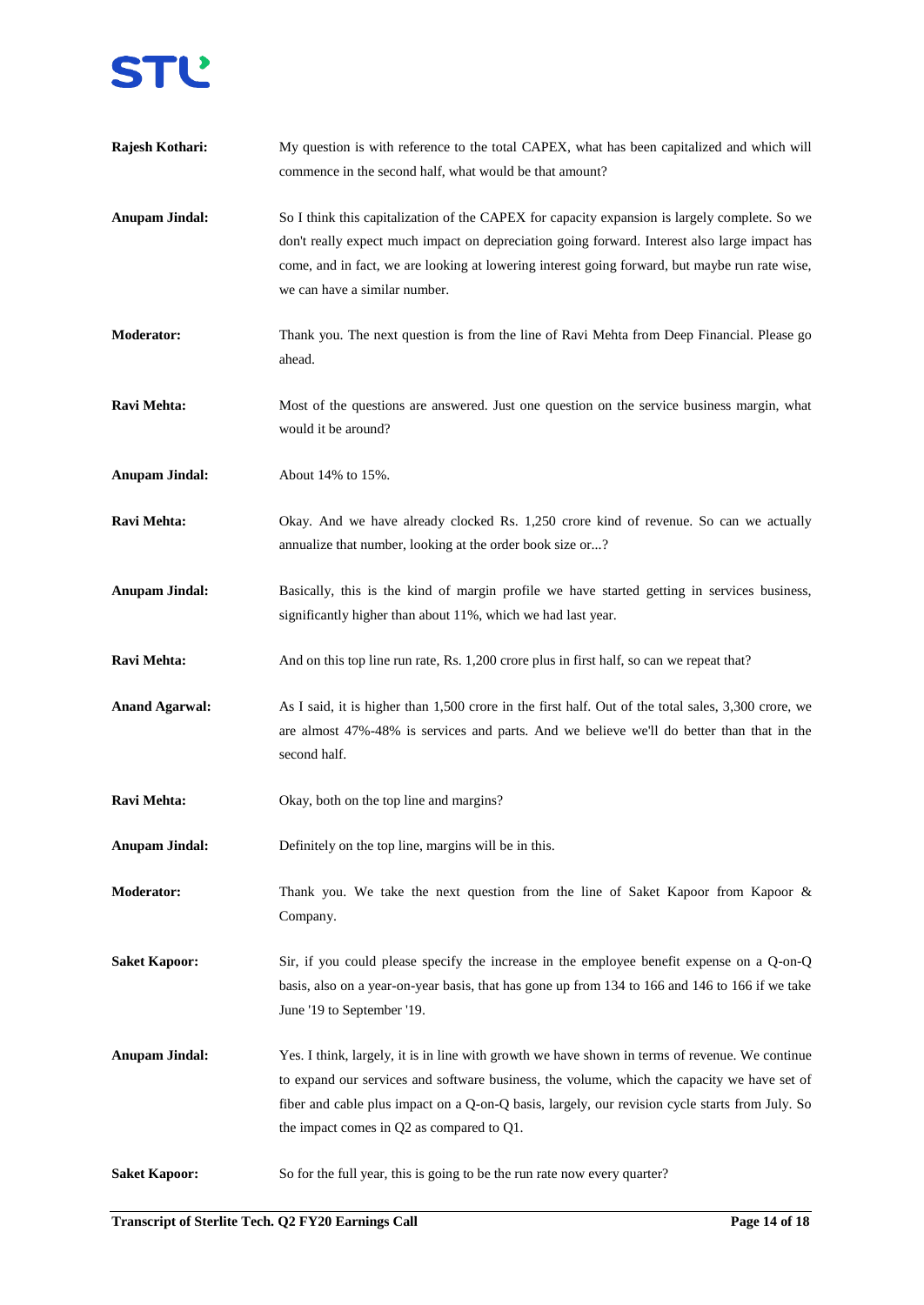

| <b>Anupam Jindal:</b>   | Run rate wise, we still continue to have more talent coming in as we continue to talk about it.<br>So we really don't put any specific number or the run rate on that.                                                                                                                                                                                                                                                                                                                                                                                                                       |
|-------------------------|----------------------------------------------------------------------------------------------------------------------------------------------------------------------------------------------------------------------------------------------------------------------------------------------------------------------------------------------------------------------------------------------------------------------------------------------------------------------------------------------------------------------------------------------------------------------------------------------|
| <b>Saket Kapoor:</b>    | Okay, sir. And sir, secondly, the segment wise reporting was not available. What could be the<br>reason for that?                                                                                                                                                                                                                                                                                                                                                                                                                                                                            |
| <b>Anupam Jindal:</b>   | Essentially, we are having more and more business getting transformed into integrated<br>business while we do have the fiber and cable business, but as we see more and more business,<br>the Company is getting into integrated solution provisioning mode. And we are finding that it<br>is becoming increasingly difficult to feed. So some parts are tangible, which we can talk about<br>volume realization and some margins. But from an overall perspective, we are seeing more of<br>integration happening.                                                                          |
| <b>Saket Kapoor:</b>    | And for the receivable front, sir, anything due from the BSNL or the Government enterprises,<br>the 1,700?                                                                                                                                                                                                                                                                                                                                                                                                                                                                                   |
| <b>Anupam Jindal:</b>   | So BSNL, I would say that normal revenue on the project side, we are getting timely<br>collection. In terms of the overdue, we have close to about 300-odd crore essentially for the<br>supplies of fiber cable done, which are now more than six months due. We see early resolution<br>of that happening maybe in Q3 itself. All that is happening, while we see good development<br>happening where we can collect even the old dues which are there for our product supplies.                                                                                                            |
| <b>Moderator:</b>       | Thank you. The next question is from the line of Rishabh Chudgar from Enam Holdings.<br>Please go ahead.                                                                                                                                                                                                                                                                                                                                                                                                                                                                                     |
| <b>Rishabh Chudgar:</b> | Sir, just a quick question. What would be the margins from the product business in $Q2 FY'19$ ?                                                                                                                                                                                                                                                                                                                                                                                                                                                                                              |
| <b>Anupam Jindal:</b>   | FY '19? You are saying last year?                                                                                                                                                                                                                                                                                                                                                                                                                                                                                                                                                            |
| <b>Rishabh Chudgar:</b> | Yes, last year, last quarter, right. Q2 FY'19 last year.                                                                                                                                                                                                                                                                                                                                                                                                                                                                                                                                     |
| <b>Anupam Jindal:</b>   | I think last year it was definitely higher. I'm just trying to get the number, but yes, last year<br>was close to about 30%. This quarter is about 25%-26%.                                                                                                                                                                                                                                                                                                                                                                                                                                  |
| <b>Rishabh Chudgar:</b> | Okay. And sir, just earlier when you eluded to the point that the other new contracts, the<br>realization in optic fiber is close to \$6 to \$6.50 per SKM. So going forward then, will that lead<br>to further margin pressures in the product business?                                                                                                                                                                                                                                                                                                                                    |
| <b>Anupam Jindal:</b>   | To some extent, yes, but we are also offsetting frankly offset by operating cost-reduction plan.<br>So we are working on the cost side since last 7 months-8 months. So some results have started<br>coming in. That's why our profitability has not got significantly impacted as compared to the<br>realization drop we have seen and we want to continue working on that. So there are still some<br>opportunities we still see on cost side. How do they materialize, we will see, but we see such<br>realization impact getting partly offset by now the more cost correction programs. |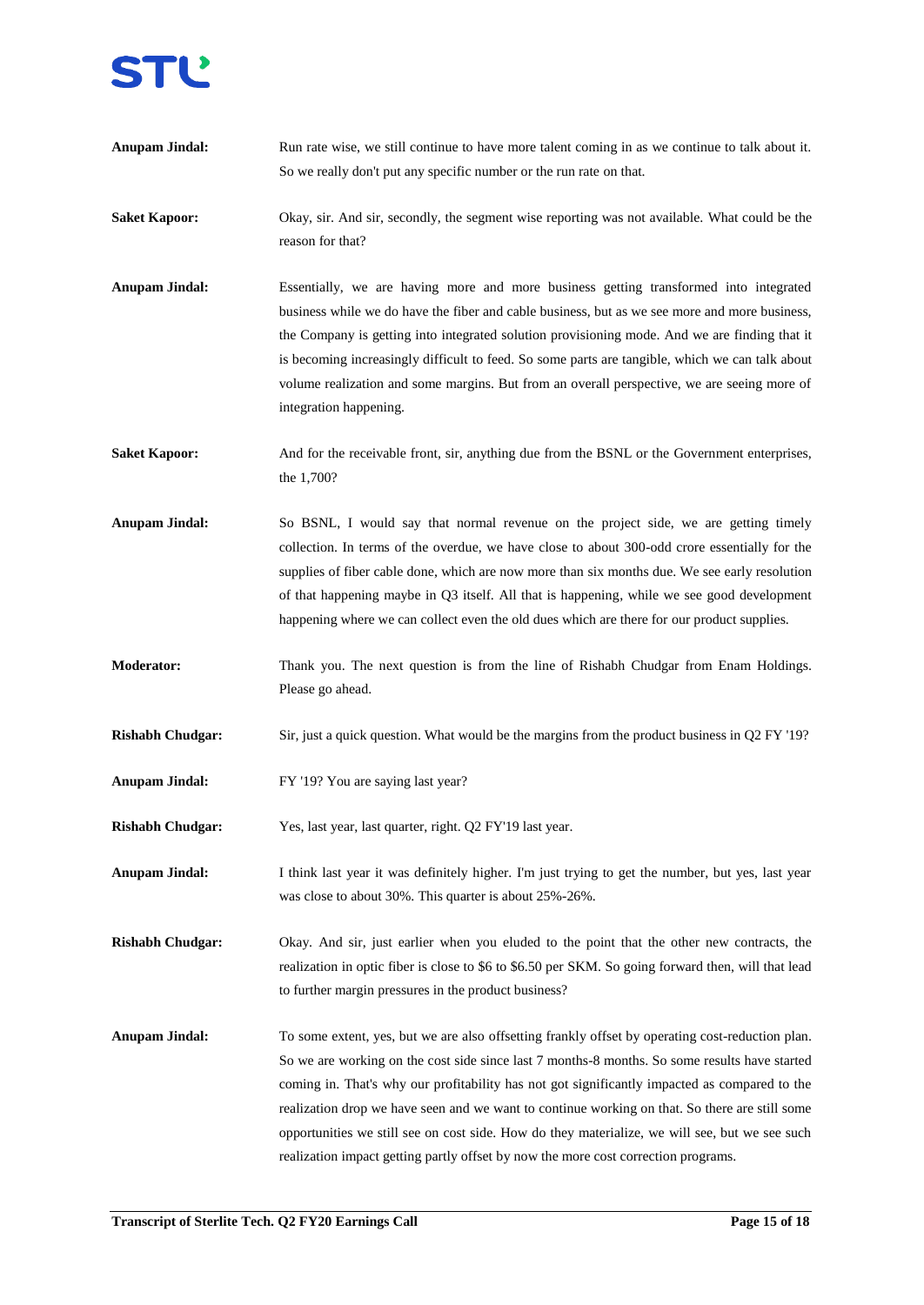

**Transcript of Sterlite Tech.** Q2 **FY20 Earnings Call Page 16 Page 16 of 18 Page 16 of 18 Anupam Jindal:** Yes, there will be some margin pressure. **Rishabh Chudgar:** Okay. And just, sir, another book-keeping question. Regarding the order book, could you just give the split of the product and software services like product will be 47% of the order book currently? **Anupam Jindal:** Currently, it is about 50-50 broadly, out of 8,000, it is 4,000 and 4,000. **Moderator:** Thank you. The next question is from the line of Mukul Garg from Haitong Securities. Please go ahead. **Mukul Garg:** Anupam, I just wanted to understand the levers for margin, which you have in H2. What we are hearing today is that the utilization will have some amount of impact. There will be higher share, which will be there from the services in the second half. And given the lower pricing, there will be a bit of a hit from product margin as well. So what are the levers we have, which will help us kind of keep margin pressure under check? **Anupam Jindal:** Yes. So essentially, what we are looking at is that how we can improve on the operating side of the costs, which we talked about in the previous question. That is how we can have more of value-added, particularly in the cable side, how we can have more of value-added products coming in and some saving in cost in general. So those are the things which we are looking at to offset some of the impact on high investment in technology and some of the realization actually we'll be getting in Q2. So that's why instead of 22%, maybe we'll have some correction in H2, but we are still looking at maintaining about 20 for full year. **Mukul Garg:** I understand. And this includes pressure from R&D investment, about an incremental 40 crore-50 crore coming in, you are confident that you will be able to manage that as well? **Anupam Jindal:** Yes. So basically, you're looking at that we need to invest for future for sure. So how we sort of have this investment spread out and how we start getting some benefit on immediate basis, those are the things we will still work on. But yes, I mean, we are factoring in these numbers as well. **Mukul Garg:** Great. And just a few questions on the order book. In the presentation, you mentioned that there was a bit of a deferment of the order book. Can you give us some sense of out of the 8,100 crore, how much was executed this quarter and how much was deferred? There's almost 2,000 crore decline in the order book from Q1 to Q2? Anupam Jindal: Yes, basically, Mukul, in terms of the overall order book, we have sort of 8,100 crore which we are having at the end of Q2 and it also has the new order book, which you have received over Q1-Q2. And also some of the orders which we continue to have, but we don't see good visibility in terms of, that is why I am not listing, we actually knocked them out of the order

**Rishabh Chudgar:** Okay, but still around 100 bps kind of margin pressure you can expect from the current levels

in the product business?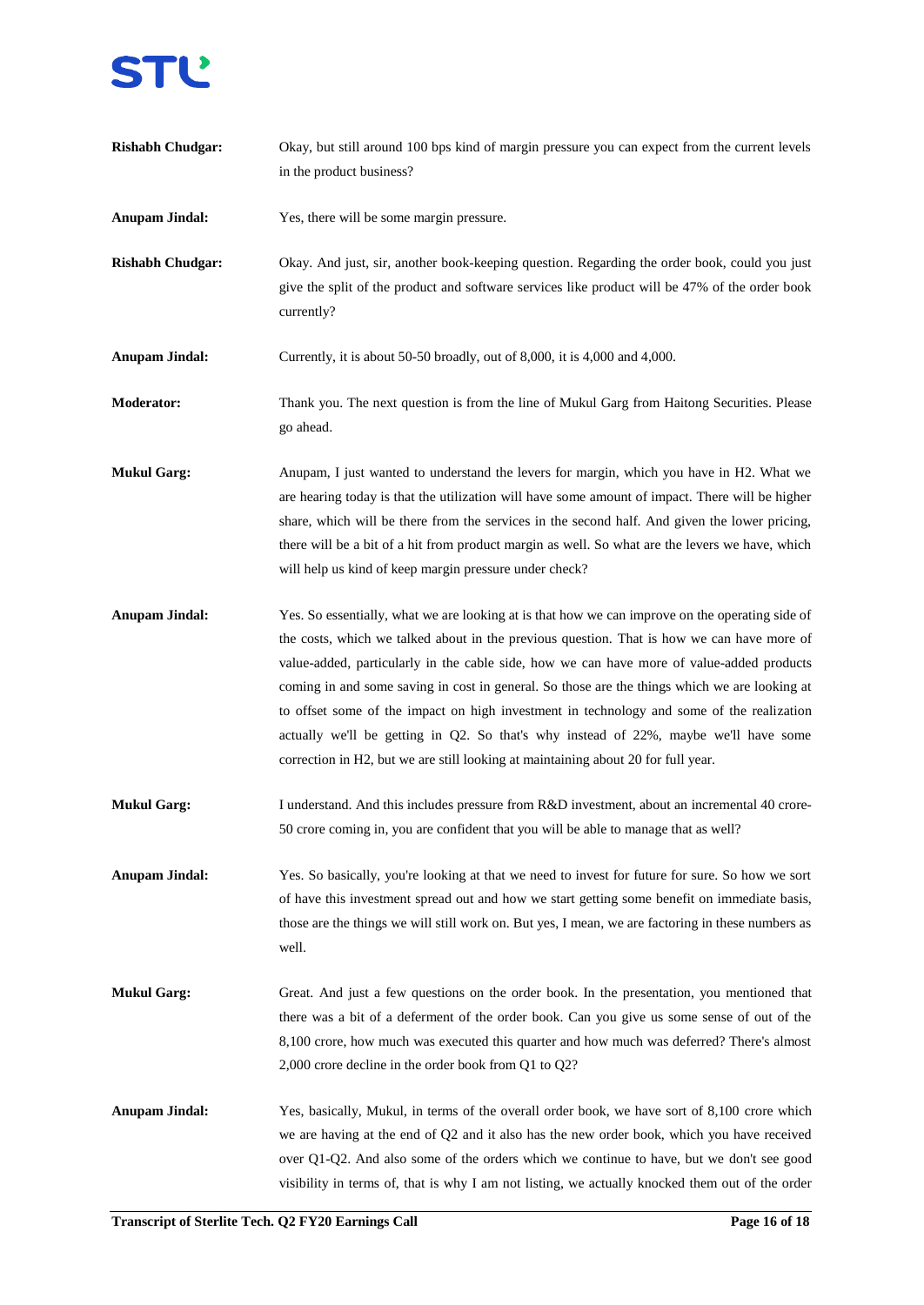# TU.

book, which we have focused here. And that's why you see a drop of almost 1,700 crore versus revenue, which we did 1,360 crore. So in fact, we have cleaned up some of the order book while contracting, but we still have those order book in place. But we are not seeing a timeline or delivery commitments from the customer. Therefore, we have taken certain orders out of our order book.

**Mukul Garg:** Can you give a number is like, how many...?

**Anupam Jindal:** I think close to Rs. 600 crore or so we have deferred, where we have taken out from the order book.

**Mukul Garg:** And is there a risk that this might continue in the second half, given the industry is...?

**Anand Agarwal:** Based on a fair assessment based on what we are hearing from customer confirmation from them. What we could see on a conservative basis, we have taken them out. We'll continue to see, we don't see any more correction happening, but I mean, the market is quite dynamic. As we are talking, our realization still continues to be far above what we have seen in China. We continue to have broadly similar volume we have done. So the market is settling, in spite of that we are doing all these things. So I mean, we continue to have good confidence based on the remaining order book, which we have, and we'll continue to monitor that.

- **Mukul Garg:** Got it. If I may, I will just ask one final question. You mentioned about the funnel of 7,000 crore. Is it possible to break up between the product and services? Because we heard recently, there was a number of Bharatnet projects, which got approved by the Central cabinet. So any breakup between the 7,000 crore between what is there in product and services?
- Anand Agarwal: Mukul, right now, it is a good fair mix. We are seeing some part of the funnel being annual global contracts for products as well as multi-year contract, which is a part of the funnel. And some of them, as you rightly said, are some contracts Bharatnet as well as some incumbent telcos in India as well. So we would not have the breakup in that matter. And some of these actual funnel is that we are doing products and services together as part of one contract.

**Moderator:** Thank you. The next question is from the line of Neerav Dalal from Maybank. Please go ahead.

**Neerav Dalal:** Just on the India business, last week, we had the Reliance Jio presentation and they were talking about increasing their fiber route kilometers from 700,000 that they have currently to about 1.1 million route kilometers. So just wanted to understand how do you see this? And when do you see this happening? How should you benefit out of this? Would you benefit out of this?

**Anand Agarwal:** Clearly part of Jio final phase of rollout for city and tower connectivity has happened. And now they are moving in an aggressive manner in creating the Jio fiber access connectivity. We are extremely strongly associated with that and part of that, and we would definitely, as the rollout happens, we will be beneficiary of that**.**